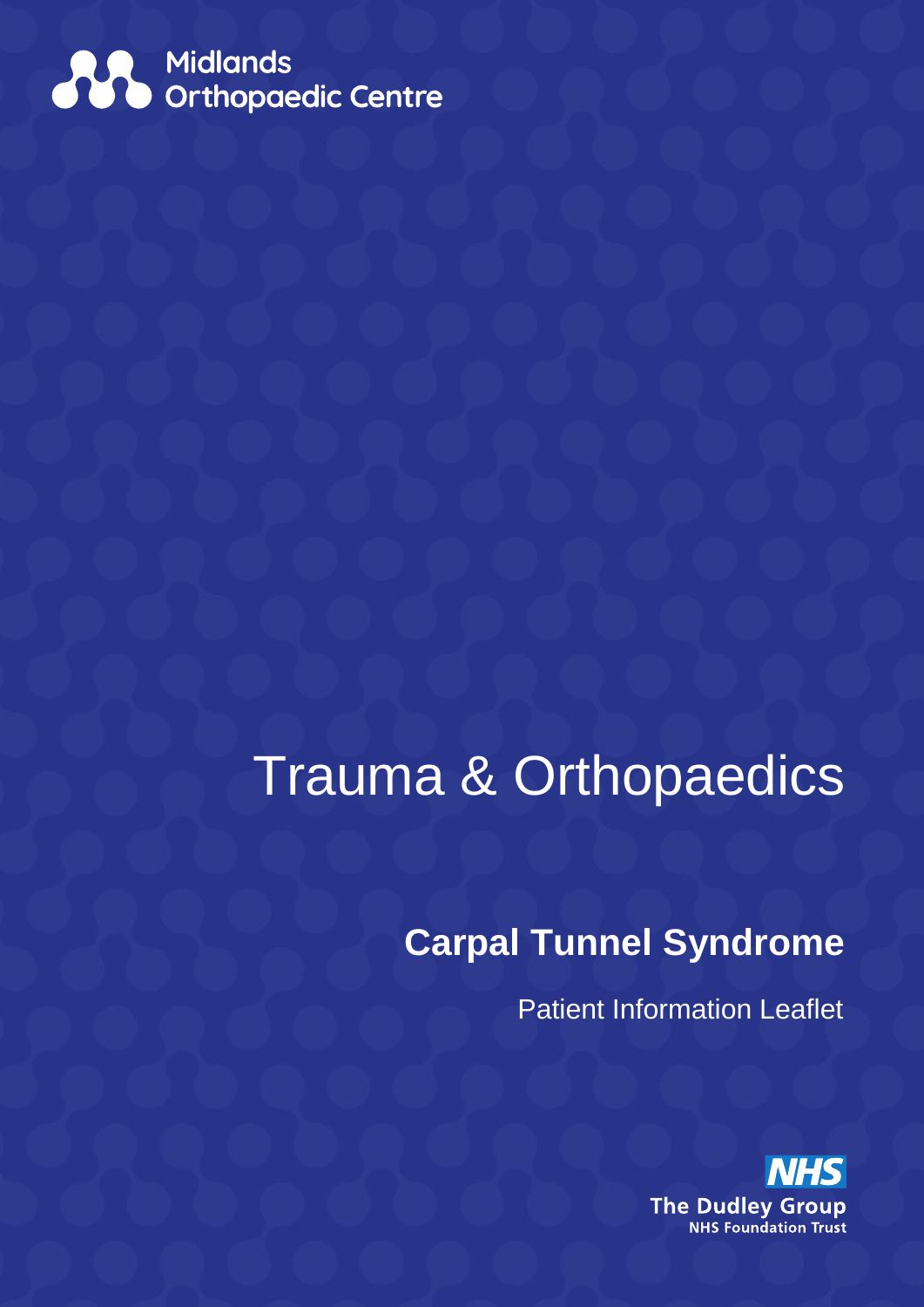# **Introduction**

Carpal tunnel syndrome (CTS) is a common problem which affects the hand and wrist. Symptoms are caused by the median nerve getting pinched inside the carpal tunnel of the wrist. Any condition that decreases the size of the carpal tunnel or enlarges the tissues inside the tunnel can produce the symptoms of CTS.

The carpal tunnel is an opening through the wrist into the hand that is formed by the bones of the wrist on one side and the transverse carpal ligament on the other. The median nerve passes through the carpal tunnel into the hand. It gives sensation to the thumb, index finger, long finger, and half of the ring finger. It also sends a nerve branch to control the muscles of the thumb.



The carpal tunnel with the median nerve under the carpal ligament. This is only for illustration, and not an accurate depiction.

## **What are the symptoms?**

One of the earliest symptoms of CTS is gradual onset of tingling and numbness in the areas supplied by the median nerve. This is often followed by dull, vague pain where the nerve gives sensation in the hand. The hand may begin to feel like it's asleep, especially in the early morning hours after a night's rest. In the case of acute CTS, symptoms are sudden and severe, occurring over a matter of hours rather than weeks or months with the more chronic form of this condition.

## **How is it diagnosed?**

Your doctor begins the evaluation by obtaining a history of the problem, followed by a thorough physical examination. Your description of the symptoms and the physical examination are the most important parts in the diagnosis of CTS.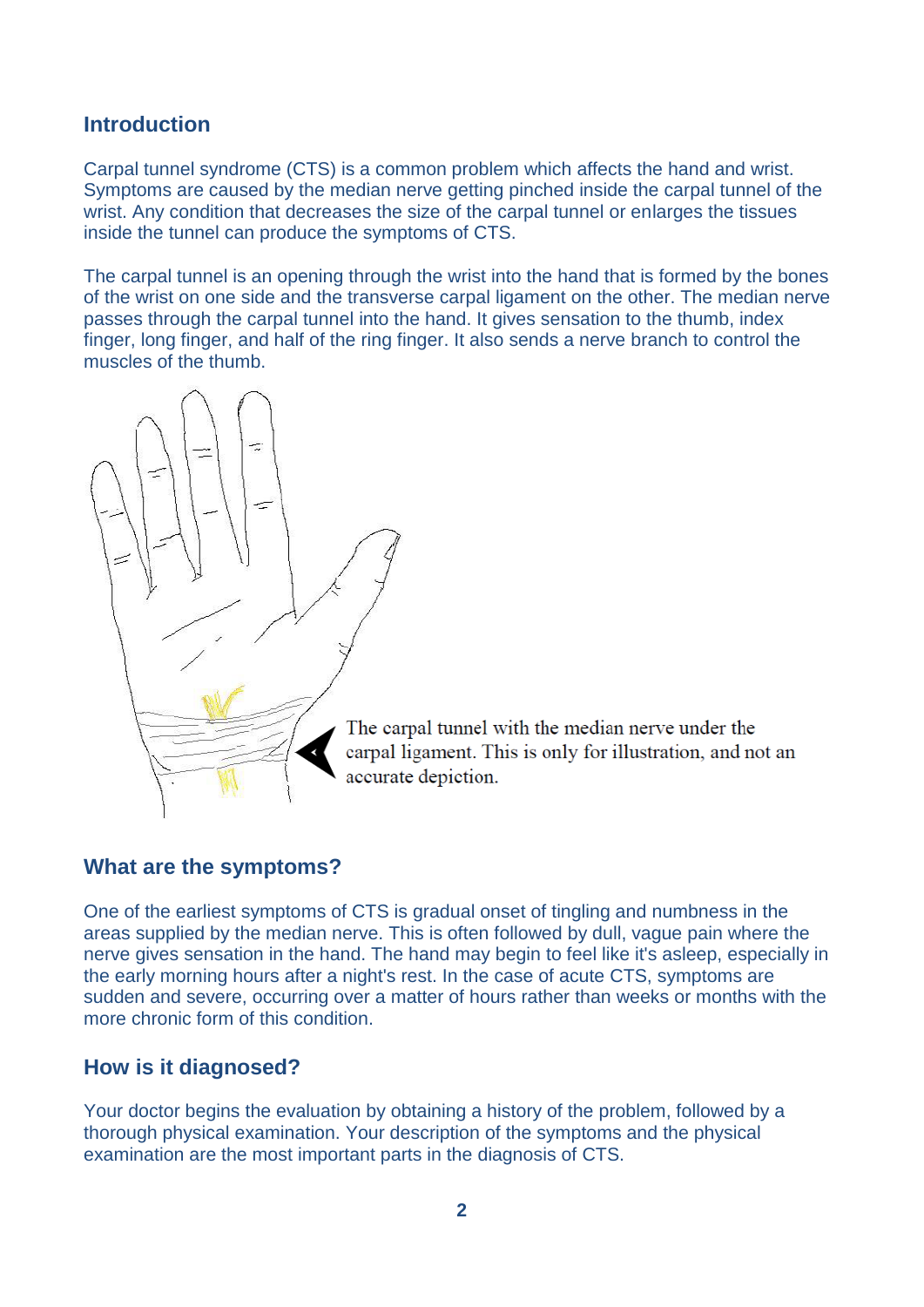Commonly, patients will complain first of waking in the middle of the night with pain and a feeling that the whole hand is asleep.

If more information is needed to make the diagnosis, electrical studies of the nerves in the wrist may obtained. Several tests are available to see how well the median nerve is functioning, including the nerve conduction velocity (NCV) test. This test measures how fast nerve impulses move through the nerve.

# **What can be done for CTS?**

#### **Nonsurgical treatment**

Activities that are causing your symptoms need to be changed or stopped if at all possible. Avoid heavy grasping, holding onto vibrating tools, and positioning or working with your wrist bent down and out. If you smoke, talk to your doctor about ways to help you quit. Lose weight if you are overweight.

A wrist brace will sometimes decrease the symptoms in the early stages of CTS. A brace keeps the wrist in a resting position, not bent back or bent down too far. A brace can be especially helpful for easing the numbness and pain felt at night because it can keep your hand from curling under as you sleep.

If these simple measures fail to control your symptoms, an injection of cortisone into the carpal tunnel may be suggested. This medication is used to reduce the swelling in the tunnel and may give temporary relief of symptoms. A cortisone injection may help ease symptoms and can aid your doctor in making a diagnosis. If you don't get even temporary relief from the injection, it could indicate that some other problem is causing your symptoms. Cortisone injections can sometimes cause infection and nerve damage.

#### **Surgery**

If all attempts to control your symptoms fail, surgery may be suggested to reduce the pressure on the median nerve. Surgery may not be advised if there is advanced nerve damage. Persistent pain and numbness may not go away with surgery. If you have muscle atrophy and weakness and/or loss of sensation, you may not be a good candidate for surgery. Surgery may not be advised if electrodiagnostic studies show normal results. In such cases, patients seeking pain relief will be advised to continue with conservative (nonoperative) care.

In the case of acute CTS, surgery is required right away to decompress the nerve and save it from permanent damage. By releasing the pressure on the nerve, the blood supply to the nerve improves, and most people get relief of their symptoms. However, if the nerve pressure has been going on a long time, the median nerve may have thickened and scarred to the point that recovery after surgery is much slower.

The standard surgery for CTS is called carpal tunnel release. Open surgical procedures use a small skin incision. In open release for CTS, an incision as small as one inch can be made down the front of the wrist and palm. The surgeon cuts the transverse carpal ligament in order to take pressure off the median nerve.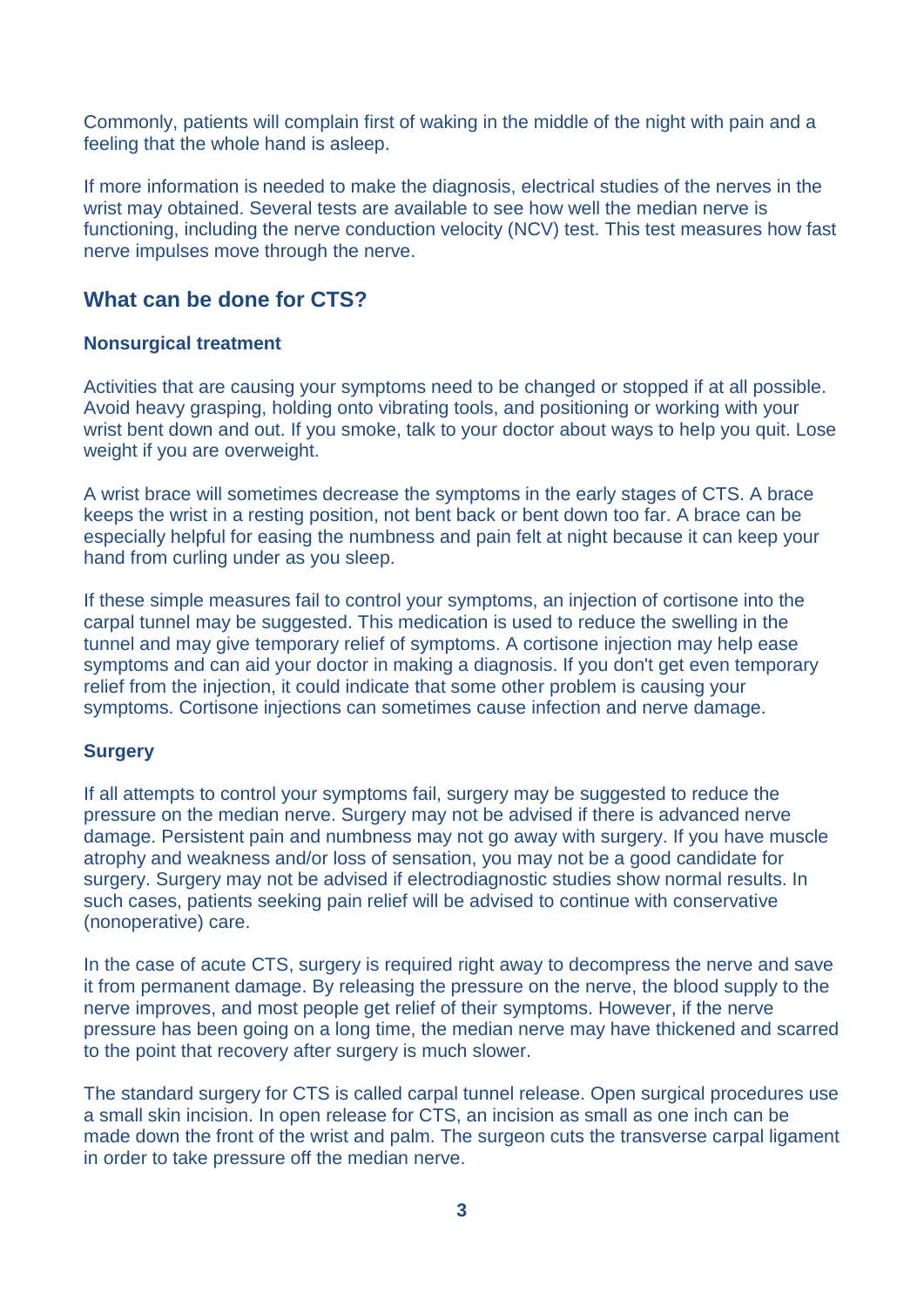After dividing the transverse carpal ligament, the surgeon stitches just the skin together and leaves the loose ends of the transverse carpal ligament separated. The loose ends are left apart to keep pressure off the median nerve. Eventually, the gap between the two ends of the ligament fills in with scar tissue.

# **What are the risks of surgery?**

The commonest risks are that the scar can be painful and the area around the incision can remain sore for several months. Sometimes the numbness and tingling can take several months to improve and all the symptoms may not improve in severe cases. Apart from this there is a small risk of infection or slow wound healing. Recurrence of the problem can rarely occur.

# **What should I expect after treatment?**

#### **Nonsurgical rehabilitation**

If nonsurgical treatment is successful, you may see improvement in four to six weeks. You may need to continue wearing your wrist splint at night to control symptoms and keep your wrist from curling under as you sleep. Try to do your activities using healthy body and wrist alignment. Limit activities that require repeated motions, heavy grasping, and vibration in the hand.

#### **After surgery**

When the stitches are removed, your surgeon will have you work with a physical or occupational therapist for six to eight weeks. Treatments are used at first to ease pain and inflammation. Gentle massage to the incision can help reduce sensitivity in and around the incision and limit scar tissue from building up. Special exercises are used to encourage normal gliding of the tendons and median nerve within the carpal tunnel.

**If you have any worries or concerns, or need to ask about returning to work or sport, please contact one of the following:** 

- The Virtual Fracture Clinic helpline on ext. 3547 (9am to 5pm, Monday to Friday) or email dgft.vfc.dudley@nhs.net
- The Fracture Clinic on 01384 456111 ext. 2220 (9am to 5pm, Monday to Friday)
- The Emergency Department on 01384 456111 ext. 2300

**This leaflet can be downloaded or printed from:**

**http://dgft.nhs.uk/services-and-wards/trauma-and-orthopaedics/**

If you have any feedback on this patient information leaflet, please email dgft.patient.information@nhs.net